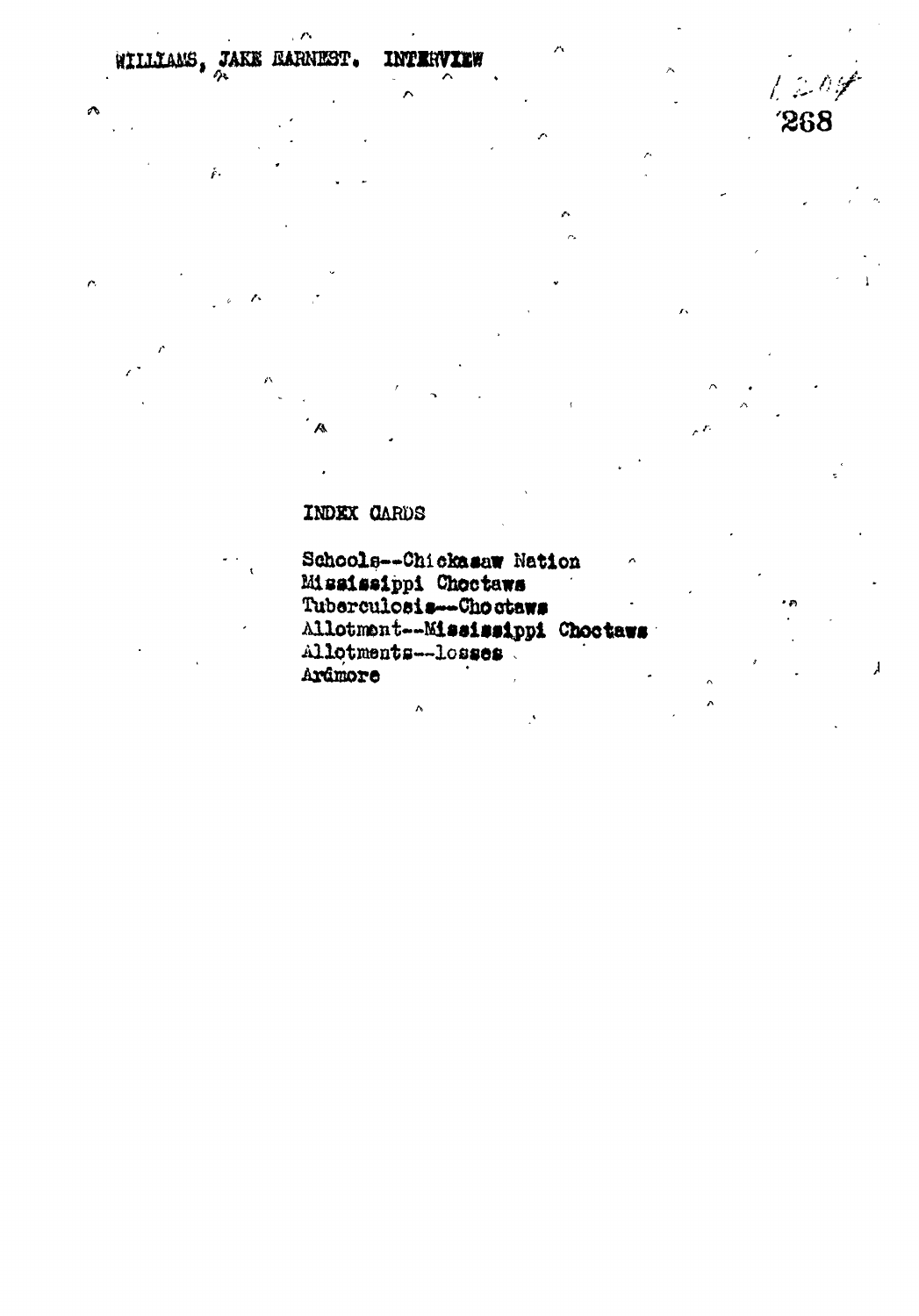| WILLIAMS, JAKE ELRNEST. |  |  |  |
|-------------------------|--|--|--|
|-------------------------|--|--|--|

1204,

**2(59**

**\**

| Field worker; | Jennie belfridge.<br>April 13, 1937.                                                                                                                         |
|---------------|--------------------------------------------------------------------------------------------------------------------------------------------------------------|
|               |                                                                                                                                                              |
| BIOCRAPHY CF: | Mr. Jake Larnest Williams (White)<br>209 First street, southwest.<br>Ardmore, Cklahoma.                                                                      |
| <b>BOW:</b>   | Falcon, Tennessee.<br>June 1, 1883.                                                                                                                          |
|               |                                                                                                                                                              |
| PARENTS:      | rathe . Joseph F: Williams, Mississippi<br>Operated one of the first wholesale<br>and retail groceries in Ardmowe.<br>Cother, aliza Jane Parks, Mississippi. |

My father moved from Tennessee to Ardmore,Indian Territory in 1689 .

There were no public schools in Ardmore at that time. Maggie a, Barry conducted a private school, and was my first teacher, ohe had /been a teacher, in the Agricultural and Mechanical College of Texas for twenty years. I a'so attended lenry Kendall College at. Muskogee, and later *t i* attended Bušiness College at Gainsville, Texas.

In 1902 a large number of Mississippe Choctews were moved to ardmore from Mississippe by Hudson and Arnold. They were placed in some vacant buildings east of the Santa Fe Tracks. These buildings were poorly ventilated, had no light or sanitary facilities, and the indians died like rats.

The Indians did not get enough to eat, and in their half-starved condition contnatted pneumonia and tuberculosis. They were just ordinary tenant farmers, trust-worthy, sober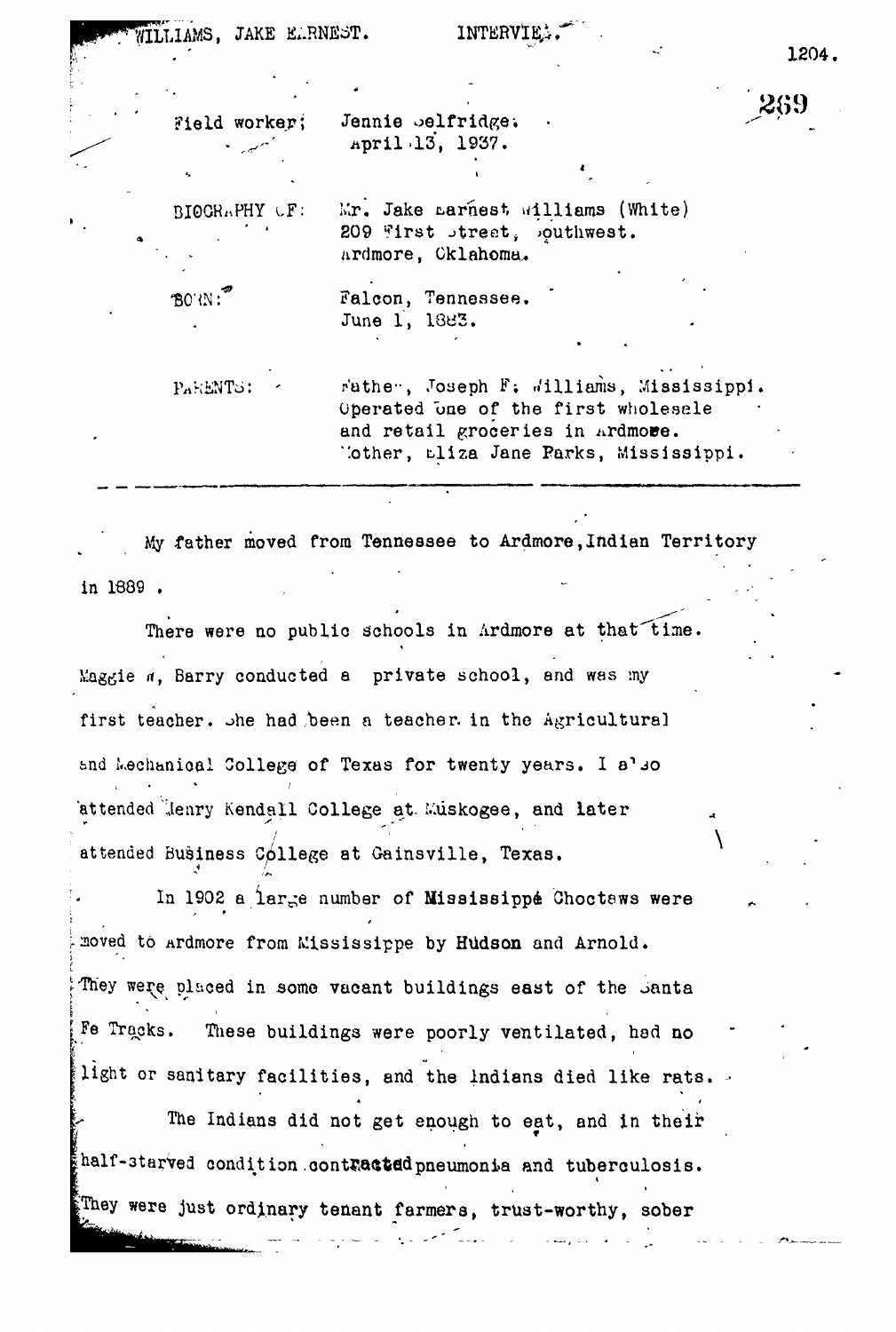**and peaceful, although after spending a ,few montha around Ardmore they became shiftless, and began drink-** . ing anything they could get that would make them drunk.

These Indians were promised three hundred sixty **acres of land in the Choctaw or Shiokaaa# Nation if they would make this move. It has been aaid that Hudson and Arnold signed contracts with' the Mississippi Choataws; in which these Indians promised them a certain amount of the allotment they would receive** after arriving here.

The Supplemental Treaty of 1898 gave.these Indians a right to settle in the Chickasaw Nation. The Choct ws and Chickasawa held a special court at Tishomingo, in regard to these Indians. The Chickasaw land office was located at Tishomingo. I believe I **land office 4was located at Tishomingo. I believe I at** of  $\mathbf{r}^* = \mathbf{r}^*$  **be saf** $\mathbf{r}^* = \mathbf{r}^*$  in satisfact per cent of  $\mathbf{r}^*$ these Indians settled around Ardmore.

'The Yarbouough, Willis, Ned, end many other Chootew families of Ardmore, settled here inl1902.

In 1907 I moved to Cornish im wwhat is now Jefferson County. Uust west of Cornish  $\cdot$  was the Bill 271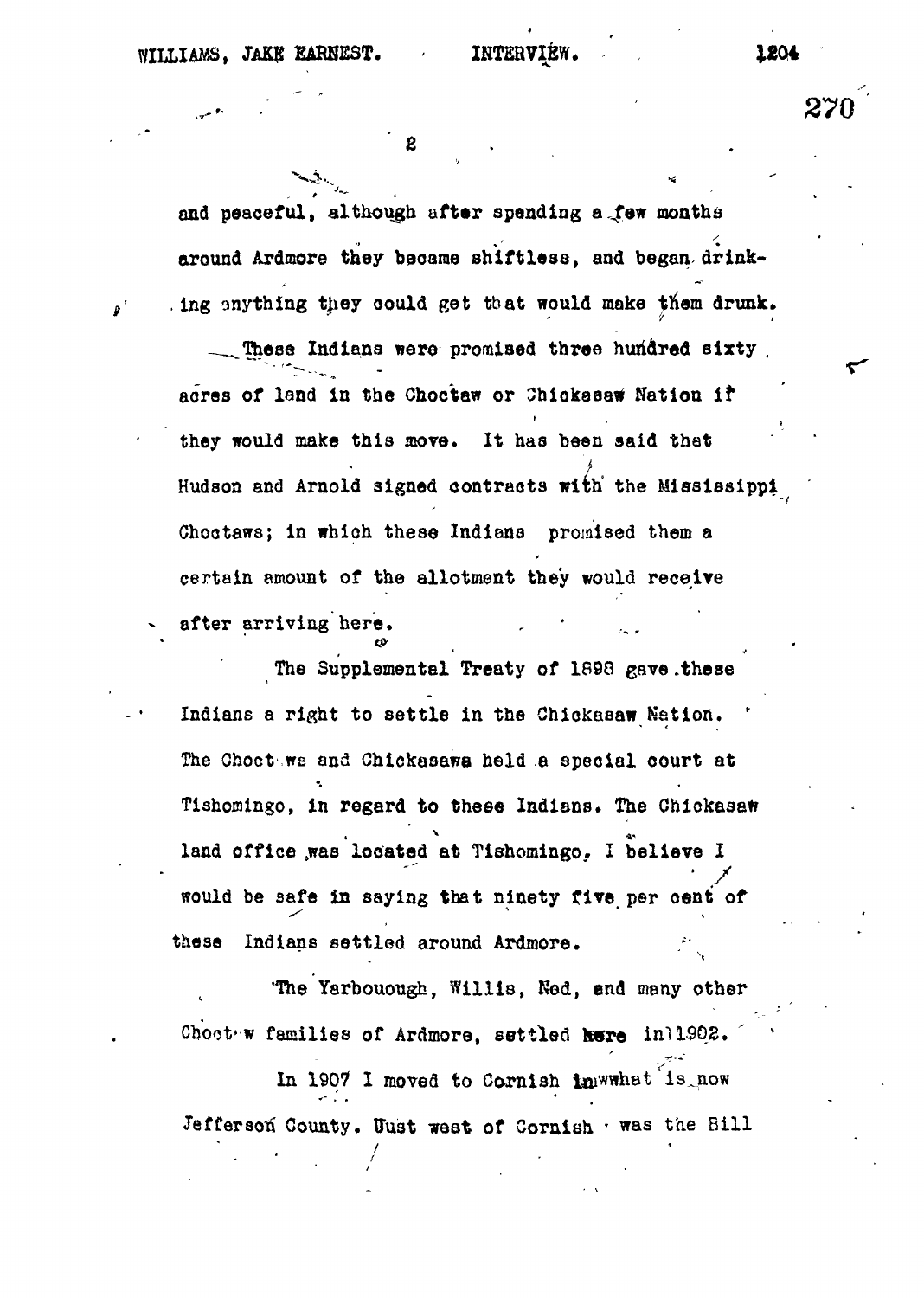3

**Washington ranoh, which consisted of one hundred fifty thousand acres ojf land. Most of thia land had been allotted by the Indiana, although Washington and hia** men put up a fight to keep them out. The Indians would **move in and stretch a tent, or build a little shack. . Washington's men would go at night, bundle up their belongings,- hog-tie them; carry them to the edge of the pasture and throw them out. By 1911 some of the allotments were sold, and a little after this time Bill Washington took his outfit and moved to Hew Mexico.**

**My father was in the wholesale and re^il grocery business with J. R. Pennington at Ardmore.**

**Our water supply were three large cisterns located up and down Main street, which filled up with water every time it rained.**

**The side walks were all built on a different level, and the buildinga were located very irregular.** After the fire of 1895, the town was rebuilt and the **fronts of the buildings made uniform. During this fire three blocks of buildings burned. A few houses were left standing on the south side of the street.**

**1 was admitted to the bar in 1917, and htve been engaged in the practice kf law since.**